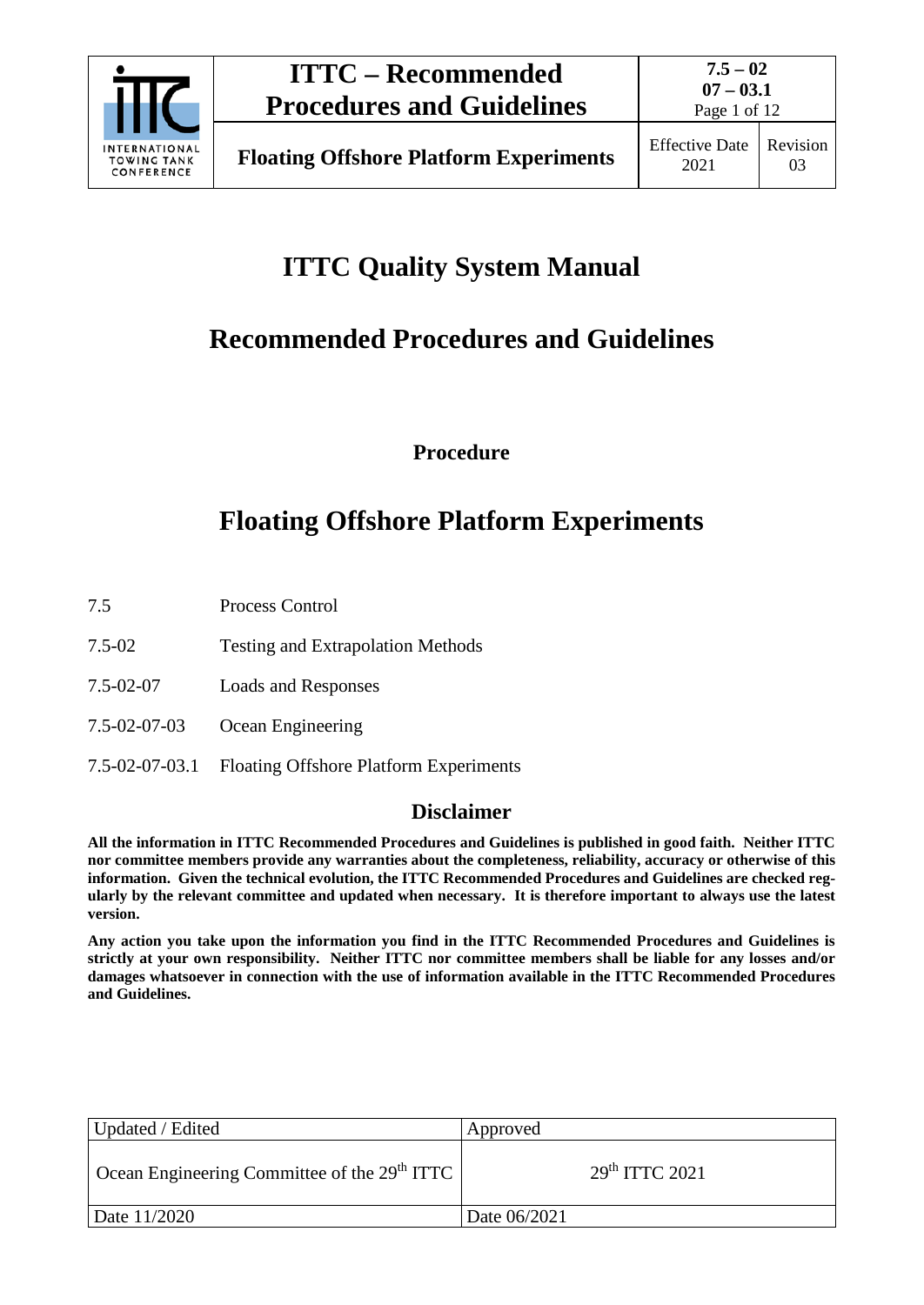

**7.5 – 02 07 – 03.1** Page 2 of 12

**Floating Offshore Platform Experiments** Effective Date

## **Table of Contents**

| 1.                                                       | PURPOSE OF PROCEDURE3                        |  |  |
|----------------------------------------------------------|----------------------------------------------|--|--|
| PROCEDURE FOR FLOATING<br>2.<br><b>OFFSHORE PLATFORM</b> |                                              |  |  |
|                                                          |                                              |  |  |
| 2.1                                                      | Test Agenda and Run Matrix3                  |  |  |
| $2.2\,$                                                  | Model Geometry 3                             |  |  |
| 2.3                                                      | <b>Ballasting and Loading 3</b>              |  |  |
| 2.4                                                      |                                              |  |  |
| 2.5                                                      | <b>Calibration of Environment 4</b>          |  |  |
|                                                          | Calibration of Current 4<br>2.5.1            |  |  |
|                                                          | Calibration of Waves4<br>2.5.2               |  |  |
|                                                          | 2.5.3                                        |  |  |
|                                                          | 2.5.4<br>Calibration of External Forces  5   |  |  |
|                                                          |                                              |  |  |
|                                                          | Installation of the mooring system.<br>2.6.1 |  |  |
|                                                          |                                              |  |  |
| 2.7                                                      |                                              |  |  |
| 2.8                                                      |                                              |  |  |
| 2.9                                                      | Presentation of Results7                     |  |  |
| 2.10 Pre-Test Considerations7                            |                                              |  |  |
|                                                          |                                              |  |  |
| 2.10.2 Instrumentation Verification 7                    |                                              |  |  |
| 2.10.3 Calm Water Acquisition8                           |                                              |  |  |
|                                                          |                                              |  |  |
|                                                          |                                              |  |  |
|                                                          |                                              |  |  |

|                                |       | 2.10.6 Shakedown Run / Online Analysis |
|--------------------------------|-------|----------------------------------------|
|                                |       | 2.10.7 Acquisition from calm water8    |
| 3.                             |       |                                        |
|                                | 3.1   | Parameters to be taken into account8   |
|                                | 3.2   | <b>Recommended Parameters 8</b>        |
|                                | 3.2.1 |                                        |
|                                | 3.2.2 |                                        |
|                                | 3.2.3 |                                        |
|                                | 3.2.4 |                                        |
|                                | 3.2.5 | Wave Periods and Wave Heights.9        |
|                                | 3.2.6 |                                        |
|                                | 3.2.7 |                                        |
|                                | 3.2.8 |                                        |
|                                | 3.2.9 |                                        |
|                                |       |                                        |
|                                |       |                                        |
|                                |       | 3.2.12 Measurement Equipment  10       |
|                                |       |                                        |
|                                |       | 3.2.14 Number of Repeat Runs 11        |
|                                |       | 3.2.15 Use of Different Gauges 11      |
|                                |       | 3.2.16 Other Considerations 11         |
| $\overline{4}$ .               |       |                                        |
| Uncertainty Analysis 11<br>4.1 |       |                                        |
| 5.                             |       |                                        |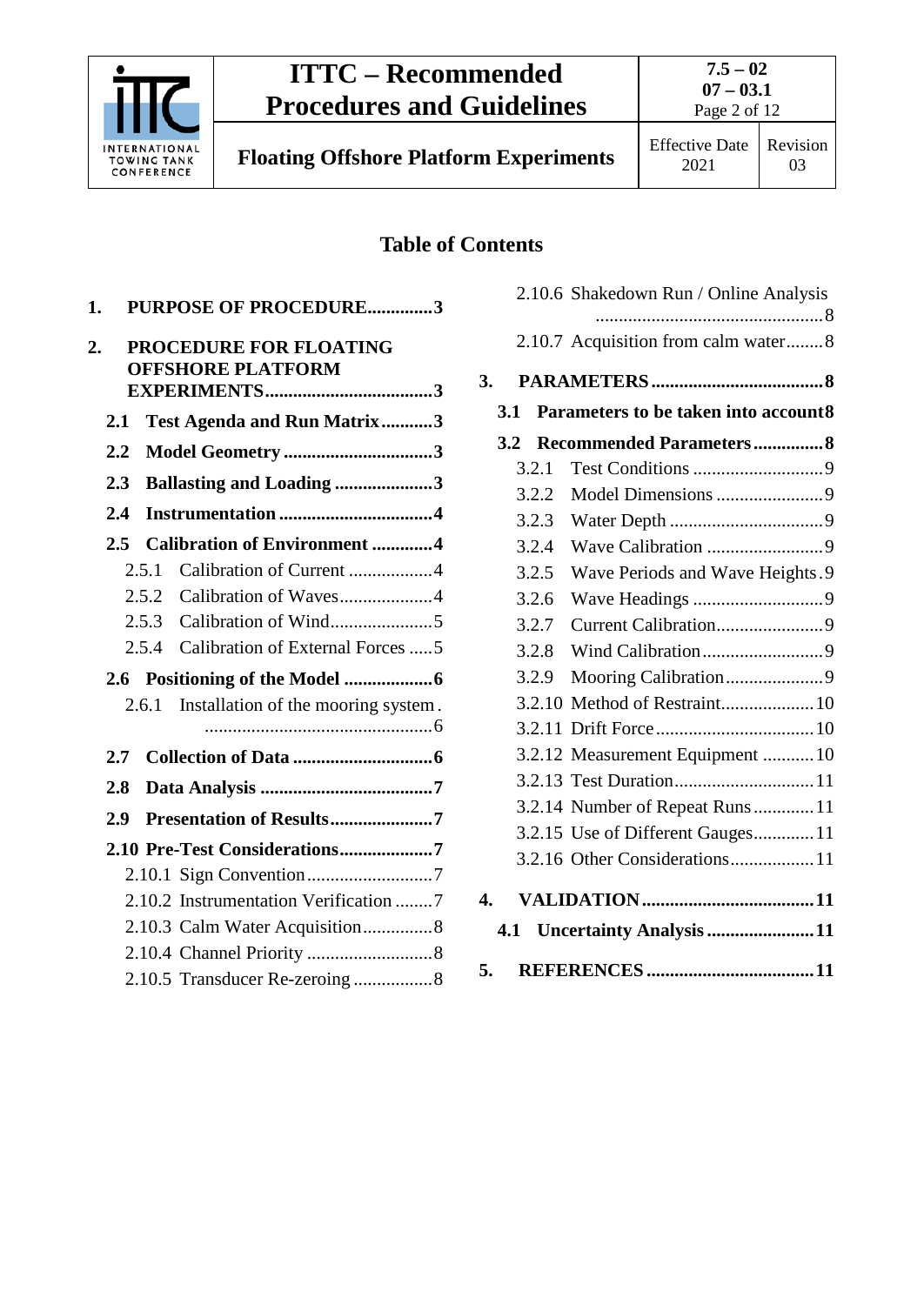

**Floating Offshore Platform Experiments** Effective Date

2021

## **Floating Offshore Platform Experiments**

## <span id="page-2-0"></span>**1. PURPOSE OF PROCEDURE**

The use of model tests is generally recommended to verify and validate the expected global performance of floating offshore platforms. This may involve (1) validation of design assumptions and critical design response parameters, (2) validation of the numerical design tools, and (3) verification of the expected platform performance under design, operating and accidental conditions, and under installation conditions to discover unexpected system behaviours.

Model testing of floating offshore platforms is particularly helpful in the verification and analysis of effects due to extreme environmental conditions, extreme responses, non-linearities, complex mechanisms, and coupling of hull and its mooring system and/or dynamic positioning system.

This procedure is to ensure that floating offshore platform experiments are performed according to the state of the art.

## <span id="page-2-1"></span>**2. PROCEDURE FOR FLOATING OFFSHORE PLATFORM EXPERIMENTS**

Model tests of floating offshore platforms use techniques, methodology, and standards from other ITTC Loads and Response procedures. Offshore platforms are subject to wave, current, and wind in terms of environmental conditions. In addition to the prediction of longterm statistics, extreme events are often modelled to ascertain survivability characteristics. The offshore platform could be moored or dynamically positioned, and can be tested in an operational, survival, or transit configuration.

## <span id="page-2-2"></span>**2.1 Test Agenda and Run Matrix**

Before planning the tests, a statement of the test objectives and a test matrix are required. Judicious use of computational tools can help reduce the extent of the test matrix.

#### <span id="page-2-3"></span>**2.2 Model Geometry**

A geometrically similar model of a full-scale design is constructed to a scale at which the tests can be performed according to Froude's similarity law. Small details such as anodes may be neglected, if there is minimal impact on the physical phenomenon measured. Appendages such as mooring lines/risers and thrusters need to be included. The scale ratio is often based on basin dimensions and modelled mooring system that can be fitted into the basin. Full length line models are preferred. If basin dimensions and the chosen model scale require shortening or truncation of the lines, this should be done according to Procedure 7.5-02-07-03.4 Active Hybrid Model Tests of Floating Offshore Structures with Mooring Lines or Procedure 7.5-02-07- 03.5 Passive Hybrid Model Tests of Floating Offshore Structures with Mooring Lines. For further details on model construction refer to Guideline 7.5-02-07-03.4 Model Construction of Offshore Systems.

## <span id="page-2-4"></span>**2.3 Ballasting and Loading**

The model should be ballasted to the proper waterline, including trim and heel, and match the centre of gravity, and radii of gyration of roll, pitch, and yaw. The mass moments of inertia can be modelled by varying the mass distributions. If structural loads are to be measured,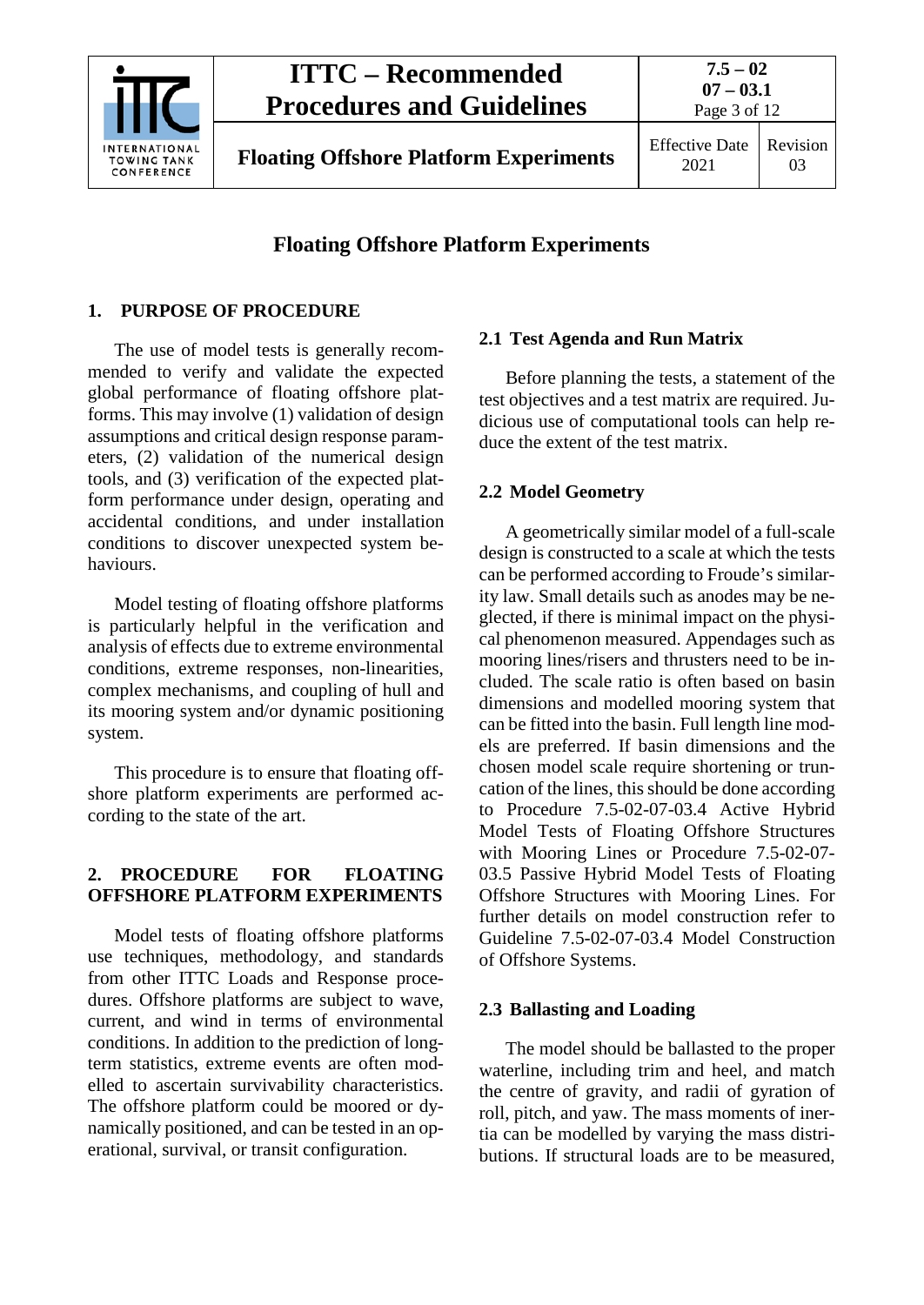

the actual full-scale mass distribution needs to be modelled.

The model's moments of inertia can be determined by direct measurement or by numerical tools to reduce the ballasting time. They can be directly measured by oscillating the model in air. If full-scale natural periods in water are specified, the moments of inertia of solid mass can be obtained using the theoretical added mass. Whenever possible, the calculated natural periods should be validated by in-water testing of the model.

Inclining tests should be performed to measure the metacentric height of the model without a mooring system.

Decay tests should be carried out for the model without a mooring system to determine its natural frequencies.

When the model includes mooring lines, risers or other additional weighing items, their effects on the changes of the centre of gravity, metacentric height and moments of inertia must be considered. Inclining tests and decay tests should also be performed for these configurations.

#### <span id="page-3-0"></span>**2.4 Instrumentation**

The instrumentation required to measure the responses can be installed on the model. These measurements may include rigid body motions, air gap, impact pressures or loads, accelerations, and mooring line tensions. The instrumentation installed on the model is considered as part of the ballast and needs to be in place when determining the centre of gravity and moments of inertia.

Other instrumentation, e.g., wave probes and optical measurement devices, not associated with the model, should be installed in the tank at this time.

All instrumentation should be in proper working order and calibrated. The location and orientation of all instrumentation should be documented.

#### <span id="page-3-1"></span>**2.5 Calibration of Environment**

The environment needs to be calibrated prior to the test to ensure the correct environment is going to be tested. The environment is a combination of waves, current, and wind, depending on facility capability and test requirements.

#### <span id="page-3-2"></span>2.5.1 Calibration of Current

At the projected location of the model, a homogeneous current must be calibrated over the full width or a sufficiently large part of the width of the basin.

The uniform current velocity should be measured at a depth corresponding to half of the draft of the fully loaded model and at sufficient number of locations abreast of the projected location of the model.

At the projected location of the model, the distribution of the horizontal velocity in the vertical direction should be measured in the tests of a model with mooring lines/risers, as the velocity profile affects the loads on the mooring lines/risers.

#### <span id="page-3-3"></span>2.5.2 Calibration of Waves

For the calibration of unidirectional waves, a minimum of two wave probes should be installed. One is placed at the projected model location, and then removed during the actual testing; another one, the reference probe, will be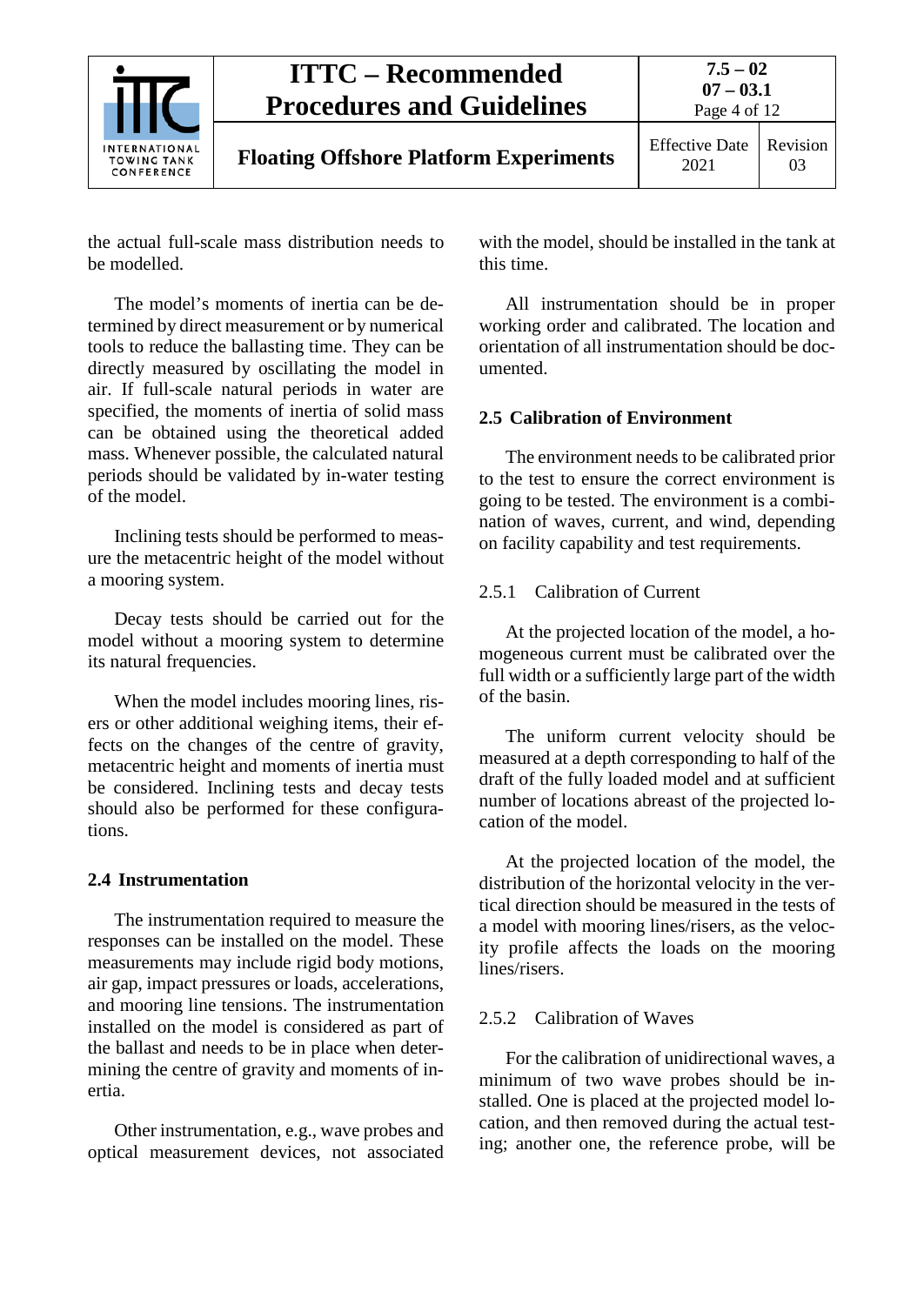

used for the wave phasing with regard to the measured signals.

The locations of wave probes relative to the model need to be reported for the calibration tests as well as during the tests. This will allow the correction of signals or phases to the reference position.

The reference wave probes used during the tests should be placed as far as possible from the model to reduce the influence of the model on their measurements.

The repeatability of the wave conditions should be carefully checked before the removal of probes relative to the model and their next installation in the basin.

For the calibration of multidirectional waves an array of wave probes should be installed. Refer to Procedure 7.5-02-07-03.14 Analysis Procedure of Model Tests in Irregular Waves for further details.

For tests involving wave-current interaction, the wave spectrum should be calibrated in the presence of the calibrated current for test duration. Note that current is typically calibrated prior to wave-current calibration.

Multidirectional/multimodal spectra should be calibrated in a similar way to that of typical spectra by considering the capability of a facility and the requirement of a client. Details of multidirectional/multi-modal wave modelling can be found in Procedure 7.5-02-07-01.1 Laboratory Modelling of Multidirectional Irregular Wave Spectra.

The target of the wave calibration is the spectral shape as specified by the client. Alternatively, acceptance criteria can be a percentage deviation from the targeted significant wave

height and peak period from spectral and zero crossing analysis.

Documentation of additional characteristics should include at least:

- wave height distribution;
- wave elevation distribution:
- spectral shape of the wave grouping;
- wave grouping distribution;
- wave directions for multidirectional waves.

## <span id="page-4-0"></span>2.5.3 Calibration of Wind

The velocities of the air flow and its spectral contents need to be measured at the location of the model before it is installed to ensure the accuracy of the wind. The repeatability of the generated wind should be checked, and documentation on wind calibration should be prepared.

## <span id="page-4-1"></span>2.5.4 Calibration of External Forces

In order to simulate specific loads acting on the model, it may be necessary to generate external forces, which may include forced motion systems (e.g., actuators and hexapod), loads on superstructures, on-board moving weights (e.g., cranes, active ballasting and heave compensation devices), thrusters, and fans.

The forces must be calibrated prior to the tests in terms of its magnitude and frequencies. Setup and results should be documented, including pictures.

The calibration of mechanical actuators is preferably performed without the model in the basin or in a dedicated area. Mechanical setup, displacements, forces, and moments should be measured and reported carefully.

The calibration of a mean wind force acting on the model can be performed by adjusting the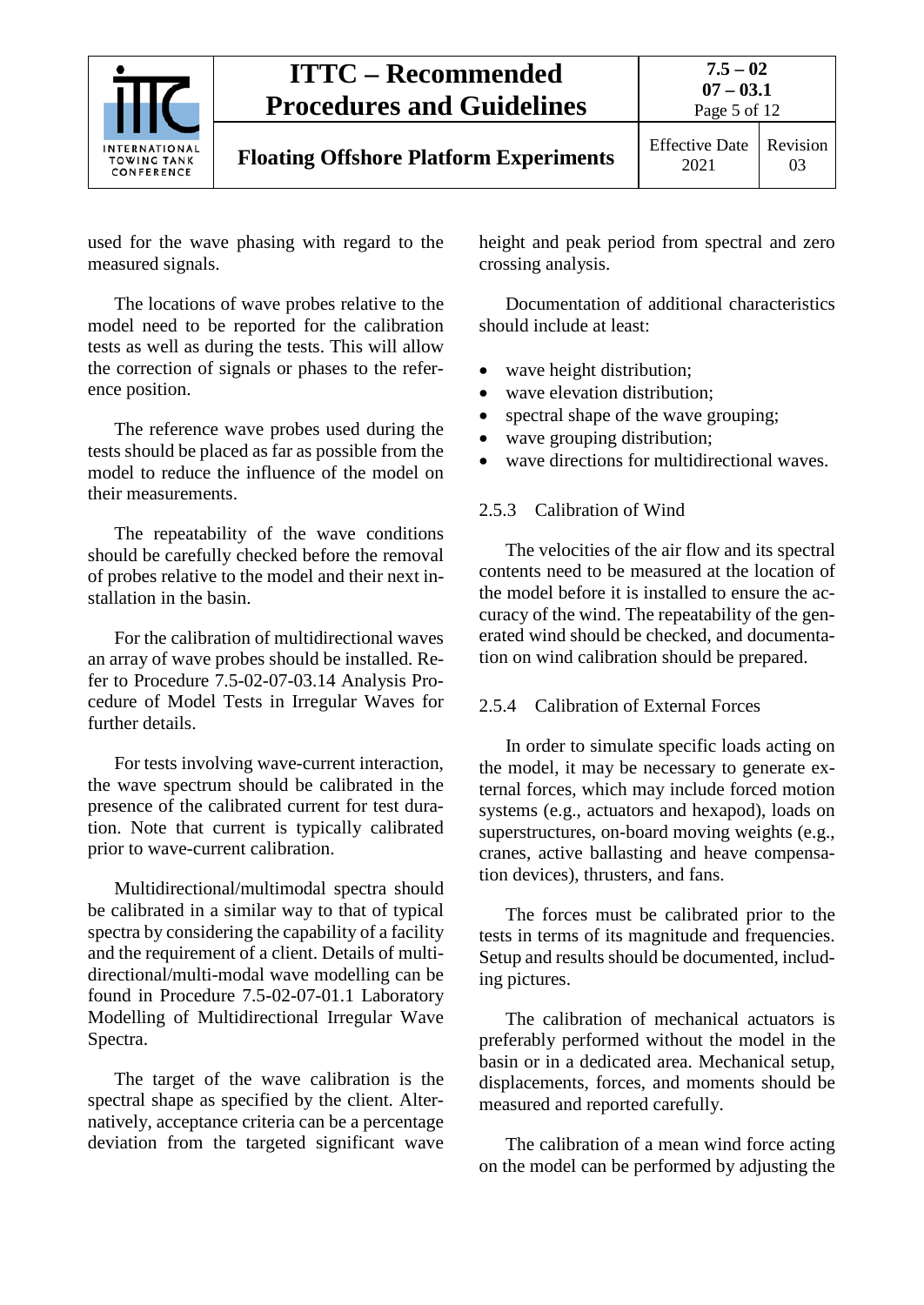

velocity of the air flow while measuring the mean horizontal forces and the overturning moments on the model. A loading curve with respect to wind speed is then obtained to determine the target values. The wind velocity is usually measured for at least 30 minutes in full scale at the projected location of the offshore platform, at a level of 10 m (full-scale) above the water level. The measurement of the loads may require a dedicated mechanical setup involving a separate jig or stand.

#### <span id="page-5-0"></span>**2.6 Positioning of the Model**

The model should be positioned at the test location with minimum wave reflection and distortion. All mooring and restraint lines should have been calibrated and installed by this time. Restraint lines should be soft, elastic lines that allow motions, but restrain excessive drifting. The spring stiffness of the restraint lines should be based on the natural period consideration, i.e., the restraint system's natural period should be at least one order of magnitude greater than the lowest wave period and model natural periods.

The power/data umbilical should be installed at this time with minimum restraint on the motions of the model. As an alternative, wireless data transfer systems may be used.

#### <span id="page-5-1"></span>2.6.1 Installation of the mooring system

Each individual mooring line should be free from possible coil before installation. Possible plastic deformation of the mooring line and the model chain(s) under expected loading should be avoided.

The static load-displacement curve for each individual line should be validated and documented. Dynamics of each mooring line may be checked before connected to the model.

After the static and dynamics characteristics of each line have been validated, all the lines will be connected to the model. The line pretensions and the model position should be measured and documented.

The static load-displacement curve of the whole system must be measured. The model will be horizontally pulled in a quasi-static manner and the line forces and the model displacements will be recorded. To check if there is a hysteresis effect in the static load-displacement curve, from the maximum offset to the initial position of the model, the pulling force will be quasi-statically reduced. The measured load-displacement curve and its comparison with theoretical results should be documented.

In addition, care should be taken to ensure the characteristics of the mooring system, such as line stiffness and anchor points, remain unchanged during the tests.

#### <span id="page-5-2"></span>**2.7 Collection of Data**

The sample rate should be high enough to capture the physical phenomenon being measured, e.g., 25 Hz is inadequate for impact loads, but acceptable for pitch motions. The sample rate should be more than twice the highest frequency of interest. Generally, the data are low pass or band pass hardware filtered. The cut-off frequencies should not eliminate desired data. The sample rate should be consistent with the hardware filters to avoid step functions in the data.

Data acquisition systems should be calibrated and verified to ensure the quality of measurements, i.e., precision and accuracy. Efforts should be made to synchronize the measured signals and data. Furthermore, the test runs must be long enough to collect a statistically valid sample.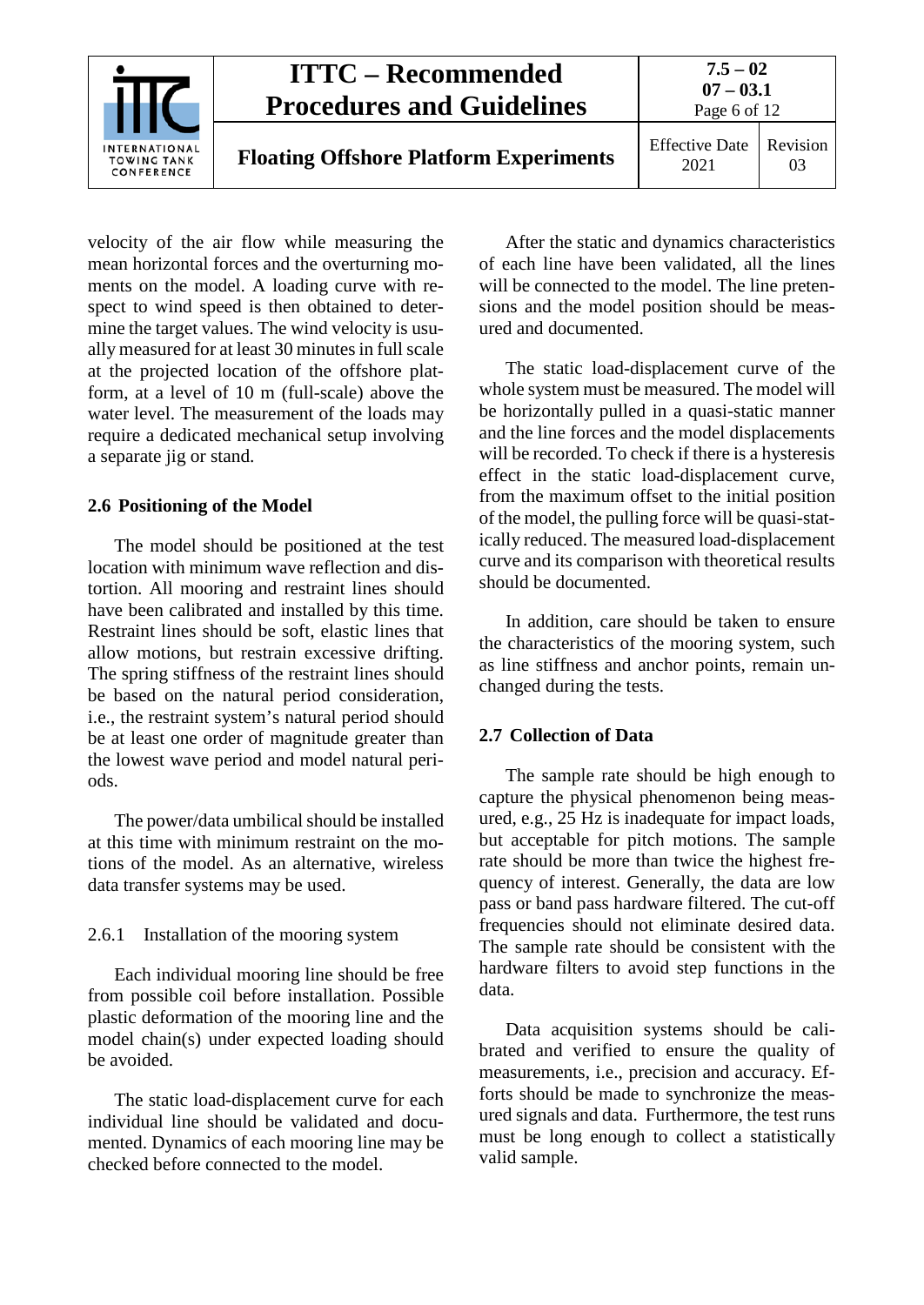

#### <span id="page-6-0"></span>**2.8 Data Analysis**

In determining the motions for regular wave analysis, the average amplitude and period of at least 10 cycles should be obtained. See Procedure 7.5-02-07-03.2 Analysis Procedure for Model Tests in Regular Wave. Alternatively, a spectral analysis following the procedures outlined below for irregular waves could be followed to obtain the amplitude and period characteristics of waves and responses.

Energy spectra of waves and relevant responses should be produced through spectral analysis. In addition to the spectral analysis, statistical analysis should be performed to calculate the mean, maximum, minimum, and the mean of the 1/3 highest values. Details can be found in Procedure 7.5-02-07-03.13 Analysis Procedure for Model Tests in Irregular Waves.

Analysis procedures should be thoroughly documented to ensure reproducibility.

#### <span id="page-6-1"></span>**2.9 Presentation of Results**

Results can be presented in dimensional or non-dimensional form. Dimensional results can be in model scale or full scale (preferably); however, this must be clearly documented.

The results of statistical analyses can be presented in histograms to depict probability density, and as cumulative probability distribution plots for selected responses.

Tabular presentation of all results should be made in addition to plots. Tabular data should also include statistical data such as maximum, minimum, mean, standard deviation, and mean 1/3 highest values for each channel for each run.

Care needs to be taken to demonstrate the problems associated with transient phenomena either during the tests or during the analysis.

In the presentation of data, it is recommended to include the uncertainty analysis results corresponding to a specified confidence level.

#### <span id="page-6-3"></span><span id="page-6-2"></span>**2.10Pre-Test Considerations**

#### 2.10.1 Sign Convention

In consultation with the client, sign conventions should be established for the basin, model, and appropriate instrumentation. These should be documented graphically and in writing. In the absence of specific instruction, a right-hand-rule convention should be used.

The basin-fixed global coordinate system and the model-fixed coordinate system should be described and documented. For example, the origin can be located at the midship section of a ship-like platform model, with positive *z* upwards, and positive *x* from the stern to the bow. The vertical origin could be chosen on the waterplane at a specified draft.

#### <span id="page-6-4"></span>2.10.2 Instrumentation Verification

Following the model and instrumentation installation, and prior to experiment commencement, the performance and sign convention of all transducers and gauges will be verified by applying a known load or displacement. The process will be recorded through the data acquisition and stored for quality assurance purposes. This verification process will indicate whether the transducer/gauge is functioning according to the calibration and conforming to the defined sign convention. Adjustments should be made to the non-conforming devices, prior to testing.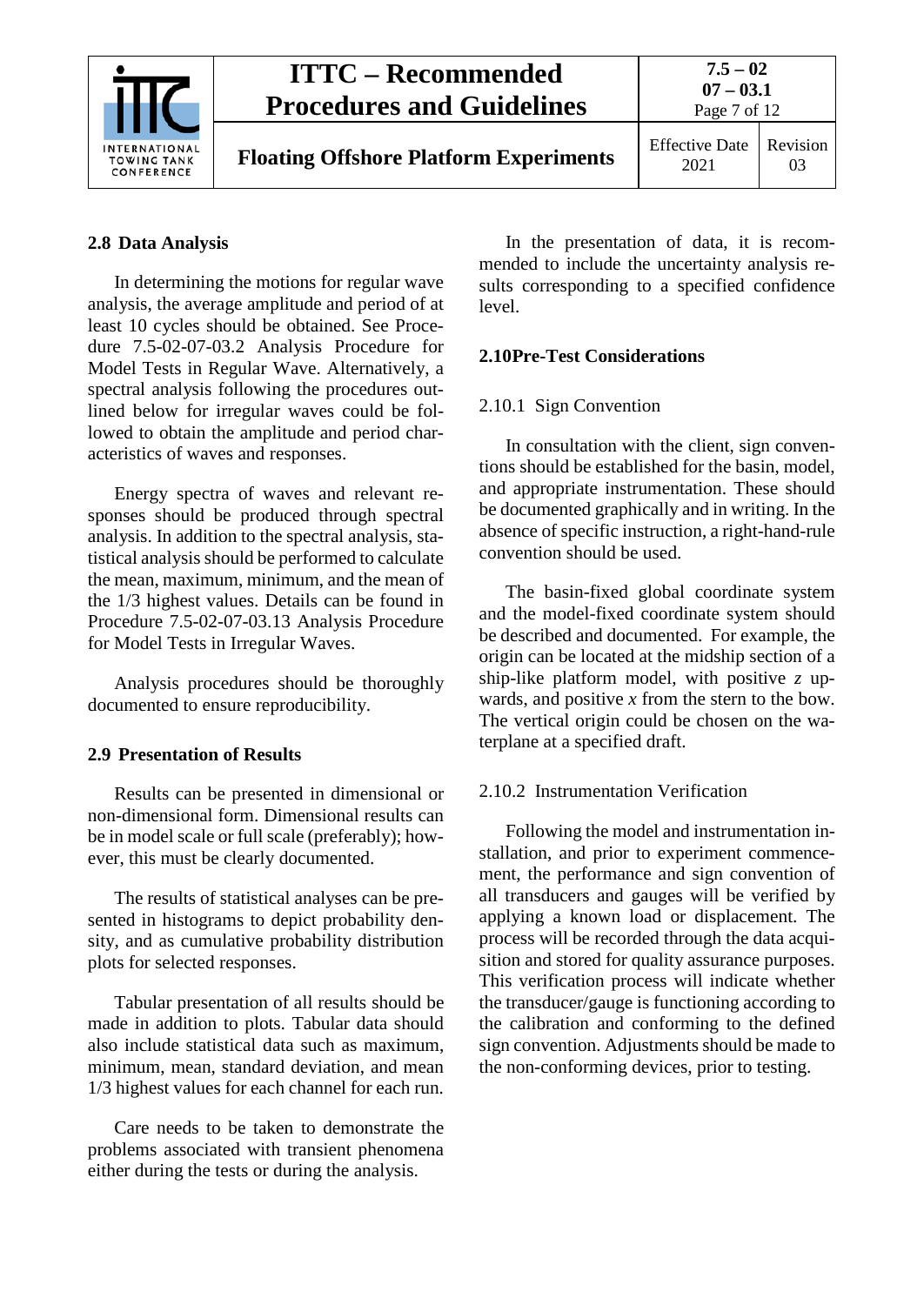

## <span id="page-7-0"></span>2.10.3 Calm Water Acquisition

Prior to running a wave test, a data acquisition should be done in calm water with measurements from all channels. This will provide a record of "zero" levels for all pre-experiment transducers and may be useful in identifying electronic drift later in the experiment. It will serve as an additional transducer check and provide a record of basin standing wave conditions. Additional calm water runs can be acquired throughout the experiment, preferably at the beginning of each day.

#### <span id="page-7-1"></span>2.10.4 Channel Priority

In consultation with the client, the instrumentation will be prioritized. This will aid test staff, in the event of a gauge malfunction, to prioritize the repairs.

#### <span id="page-7-2"></span>2.10.5 Transducer Re-zeroing

Instrumentation that requires re-zeroing should be identified in consultation with the client. Re-zeroing can be carried out prior to testing each day, as required.

#### <span id="page-7-3"></span>2.10.6 Shakedown Run / Online Analysis

Prior to commencing the test programme, a sample wave should be run to verify the performance of the model, mooring, and instrumentation. The measurements will be used to fine-tune the online analysis command procedure. The online analysis will consist of time trace plots of all measurement channels along with basic statistics for each one. The online analysis should be performed and checked following each test run. This is to ensure that instrumentation functions as expected.

#### <span id="page-7-4"></span>2.10.7 Acquisition from calm water

When the test program commences, it is important that the data acquisition for each run starts from calm water. This will serve as an additional check on the performance of instrumentation and will ensure that indication of zerodrift is occurring.

#### <span id="page-7-6"></span><span id="page-7-5"></span>**3. PARAMETERS**

#### **3.1 Parameters to be taken into account**

The following parameters should be considered:

- test conditions
- model dimensions
- model mass and inertial properties
- model natural frequencies
- basin dimensions
- wave calibration
- wave periods and heights
- wave headings
- current calibration
- wind calibration
- mooring calibration
- method of restraint
- drift forces
- measurement equipment
- test duration
- number of repeat runs
- use of different gauges

#### <span id="page-7-7"></span>**3.2 Recommended Parameters**

To obtain reliable results from offshore platform experiments, the test procedures must be followed carefully. The following points are recommended to ensure the accuracy of the experiments.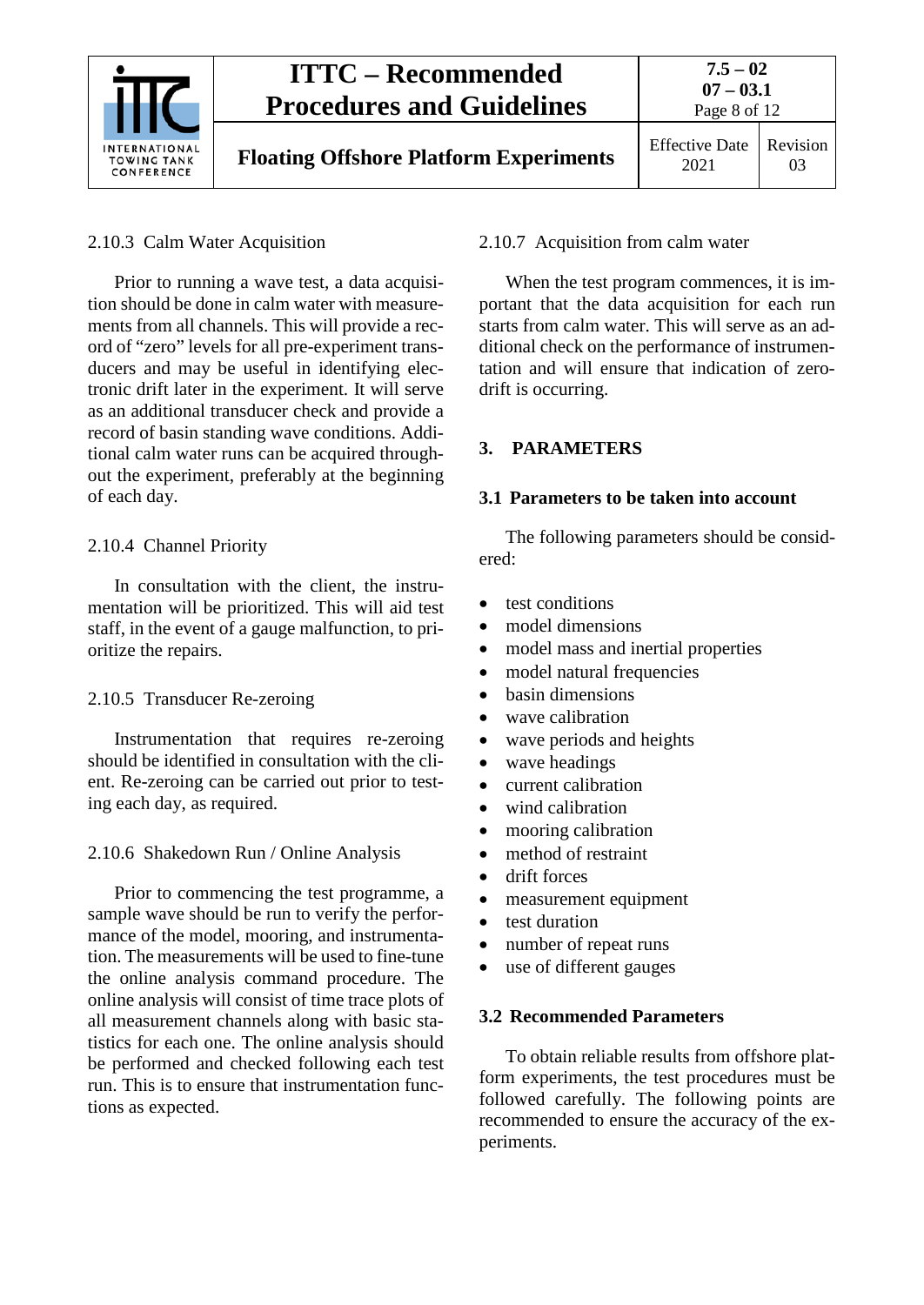

#### <span id="page-8-0"></span>3.2.1 Test Conditions

Tests should be carried out in the metocean conditions (wind, waves and current) in which the platform may be required to operate.

Enough tests should be carried out to provide adequate data ensuring good resolution at frequencies of interest.

#### <span id="page-8-1"></span>3.2.2 Model Dimensions

The scale of the model should be as large as practical. Care should be taken to consider effects of wall and reflected radiated/diffracted waves. Numerical analysis, for example using the potential-flow theory, can be performed to determine the size and the position of the model and to minimize these effects.

#### <span id="page-8-2"></span>3.2.3 Water Depth

Scaling of the water depth is important in many cases due to hydrodynamic effects and for correct modelling of the mooring system.

#### <span id="page-8-3"></span>3.2.4 Wave Calibration

The wave height (spectrum) should be measured at the location of the offshore structure model before it is installed in the basin to ensure the accuracy of the generated waves. The repeatability of the generated waves should be checked.

#### <span id="page-8-4"></span>3.2.5 Wave Periods and Wave Heights

Wave periods and heights should be chosen based on the purpose of the tests. For example, to obtain a complete representation of linear model responses in the frequency domain, one may need to choose several wave periods and wave heights by keeping given wave steepness constant. In that case, care should be taken to

minimize uncertainty especially for very small wave heights associated to short waves.

The nonlinear response of the model is often dependent on the wave height and therefore it is recommended that the tests should be run for several increasing wave heights at selected wave periods.

#### <span id="page-8-5"></span>3.2.6 Wave Headings

When performing tests in oblique seas, the range of wave headings between 0 and 360 degrees should be selected in accordance with the stated test objectives.

#### <span id="page-8-6"></span>3.2.7 Current Calibration

The velocities of the flow and its directions at various depths need to be measured at the location of the offshore structure model. This should be done before the model is installed to ensure the accuracy of the generated current. The repeatability of the generated current should be checked, and documentation on current calibration should be prepared. Spectral shape or standard deviation should be verified as well.

#### <span id="page-8-7"></span>3.2.8 Wind Calibration

The velocities of the air flow and its spectral contents should be measured at the location of the model before it is installed to ensure the accuracy of the wind. The gust spectrum is the variability about the mean wind speed based on load measurements. The repeatability of the generated wind should be checked, and documentation on wind calibration should be prepared.

#### <span id="page-8-8"></span>3.2.9 Mooring Calibration

It is generally desirable to model the non-linear behaviour of the mooring system. This can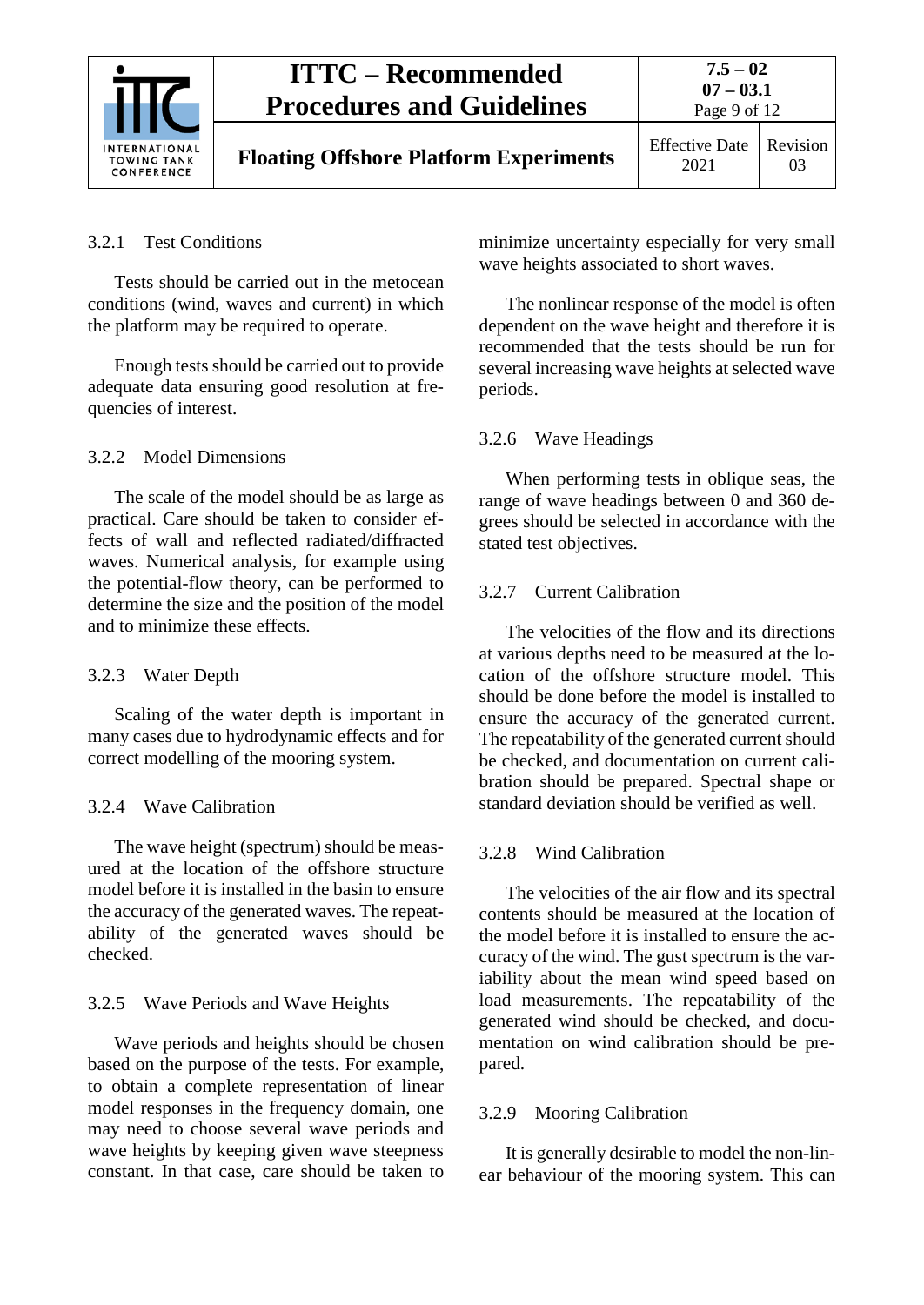

be done using a scaled model of the mooring system or reproducing the load-displacement curve of the mooring system. Whatever the approach is used, the mooring system and the loaddisplacement curve should be fully documented.

#### <span id="page-9-0"></span>3.2.10 Method of Restraint

In many cases, soft mooring lines adequately model the restraint conditions. However, depending on the purpose of the tests, where space and depth permit, it is generally preferred to utilize realistic restraints that possess the correct non-linear characteristics of the mooring lines.

Safety lines should be used to prevent the model from damaging in extreme conditions. They should be left slack during runs and only pulled taut when the model is in danger. Transducers should be installed in the safety lines to mark "taut" events.

#### <span id="page-9-1"></span>3.2.11 Drift Force

Drift forces result from cumulative wave action on a body in terms of second-order slowly varying forces and moments (Fonseca et al., 2017). During a test, drift forces and moments are measured in terms of the thruster forces or tensions on mooring lines (scaled system or soft restraint).

The duration of each test run should be sufficiently long to properly analyze the long-period responses. Additionally, data affected by transient behaviour should be discarded from the steady-state analysis.

While constant heading is desired for theoretical calculation/validation, the restraining mooring and safety lines need to be designed to allow yaw rotation about the equilibrium heading (Potthoff and Moctar, 2016, Liu et al., 2017).

Depending on the wavemaker and the generated spectral bandwidth of a sea state, wave sequences may show statistics exceeding given threshold values, which leads to the definition of a wave group, i.e., a wave sequence within a record whose characteristics, such as height and energy, exceed a given threshold value based on a theoretical wave spectrum. These sequences should be identified, quantified, and documented as they can have significant influence on slow drift oscillations. Typical grouping parameters include the spectral peakedness parameter  $(Q_p)$ , the groupiness factor (GF) and the Hilbert envelope statistics. The definition of the spectral peakedness parameter can be found in the work by Goda (1976). The groupiness factor GF can be defined as the ratio of the standard deviation of smoothed instantaneous wave energy history (SIWEH) to the time average of SIWEH. Details on these parameter calculations can be found in Saunier et al. (2011).

#### <span id="page-9-2"></span>3.2.12 Measurement Equipment

Generally, all six degrees of freedom of motion are recorded as well as mooring forces, accelerations, relative motions, and structural loads. Care should be taken when models are tested in their natural frequency range and measurements are made with mechanical connectors. In the case of such measurements, the use of non-contact measuring systems is preferable.

Development of systems that reduce or eliminate cable connections between instruments on the model and the recording system is encouraged.

Wave probes for measuring air gap should be able to withstand occasional splashing. Additionally, they should maintain its signal in steep and breaking waves.

Tests should be recorded visually by video, preferably in a way allowing scaling of time.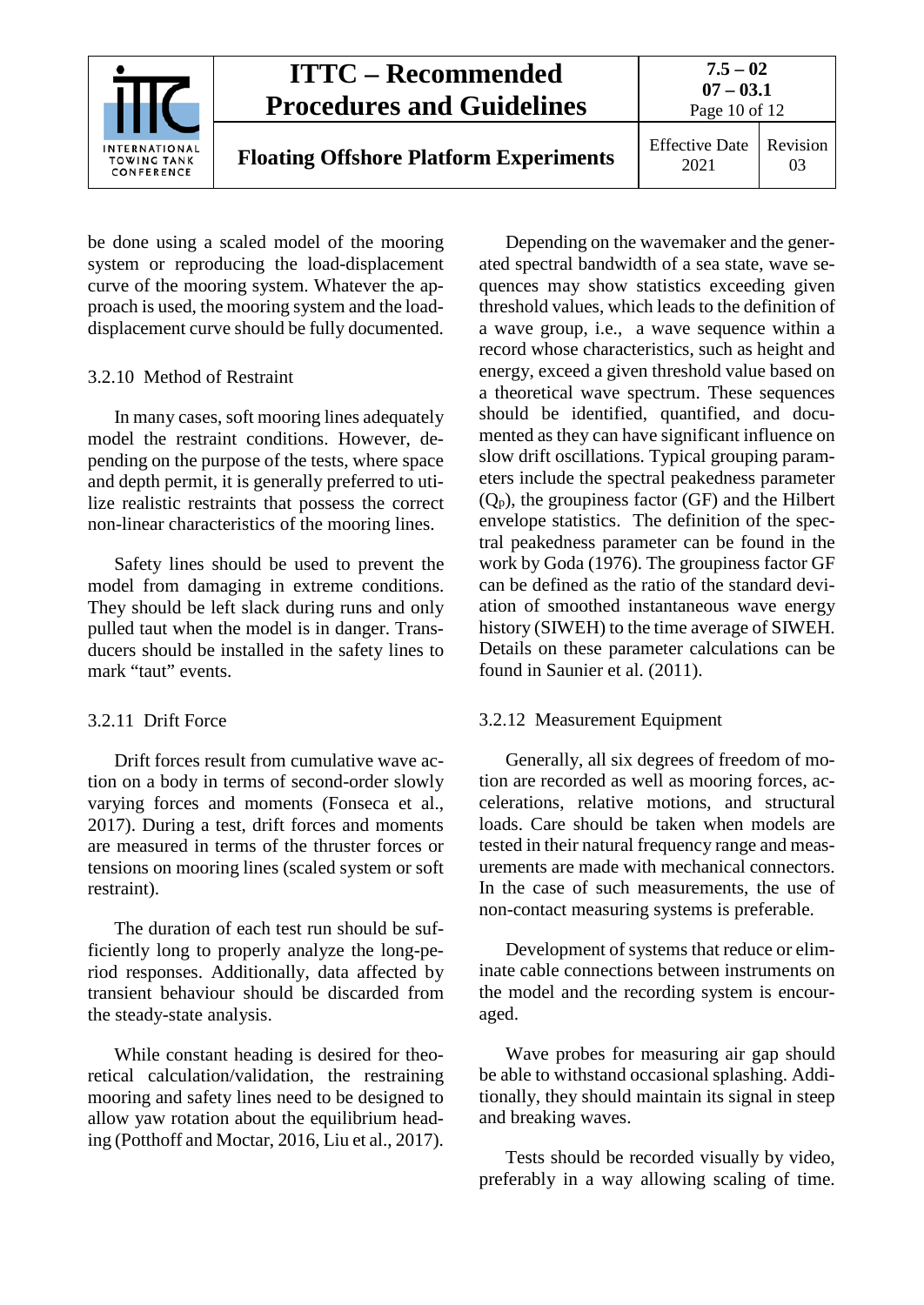

Photographs of the test set-up are also helpful for data analysis.

#### <span id="page-10-0"></span>3.2.13 Test Duration

The physical phenomenon is an important factor in determining the test duration. For example, duration of about 10 cycles is normally sufficient to determine first-order motion transfer functions in regular waves, while drift force measurements require much longer duration.

For irregular waves, duration of 20-30 minutes in full scale is generally sufficient to collect a statistically valid sample for wave frequency responses. A three-hour duration in fullscale is an industry standard. Longer durations are required when measuring rarely occurring events and slowly-varying forces.

#### <span id="page-10-1"></span>3.2.14 Number of Repeat Runs

To demonstrate the repeatability of the testing techniques selected conditions should be repeated non-sequentially. Repeat runs are subject to cost and schedule constraints.

## <span id="page-10-2"></span>3.2.15 Use of Different Gauges

Gauges should be carefully chosen considering the following parameters: range, precision, accuracy, and dynamic properties such as band width and modal frequencies. Precision and accuracy should be documented for uncertainty analysis. Their masses and dimensions should also be considered, especially when used in a small model.

## <span id="page-10-3"></span>3.2.16 Other Considerations

Tests may be performed to capture rarely occurring events, extreme conditions, and other highly nonlinear phenomena as well as for fatigue analysis. Considerations should be made on the choice of test duration and wave realization in terms of random phases and frequencies. Rarely occurring events are those with low probability or phenomena that have design implications, e.g., the 100-year storm. The structure should be able to survive such events and it is important to know the platform loading and response. See Procedure 7.5-02-07-02.3 Experiments on Rarely Occurring Events.

Long duration tests can also be carried out for further fatigue analysis.

## <span id="page-10-5"></span><span id="page-10-4"></span>**4. VALIDATION**

## **4.1 Uncertainty Analysis**

Many parameters cause uncertainties in floating offshore platform tests. Details on the sources of uncertainties can be found in the work of Qiu et al. (2014).

Furthermore, uncertainty analysis should be performed in accordance with Procedure 7.5-02- 01-01 Guide to the Expression of Uncertainty in Experimental Hydrodynamics.

## <span id="page-10-6"></span>**5. REFERENCES**

Fonseca, N., and Stansberg, C.T., 2017, "Wave Drift Forces and Low Frequency Damping on the Exwave Semi-Submersible", Proceedings of the ASME 2017 36th International Conference on Ocean, Offshore and Arctic Engineering, Vol. 1: Offshore Technology, Trondheim, Norway, June 25-30, V001T01A085. [https://doi.org/10.1115/OMAE2017-62539.](https://doi.org/10.1115/OMAE2017-62539)

Goda, Y., 1976, "On wave groups", Proceedings of the First Behaviour of Offshore Structure Conference '76, The Norwegian Institute of Technology.